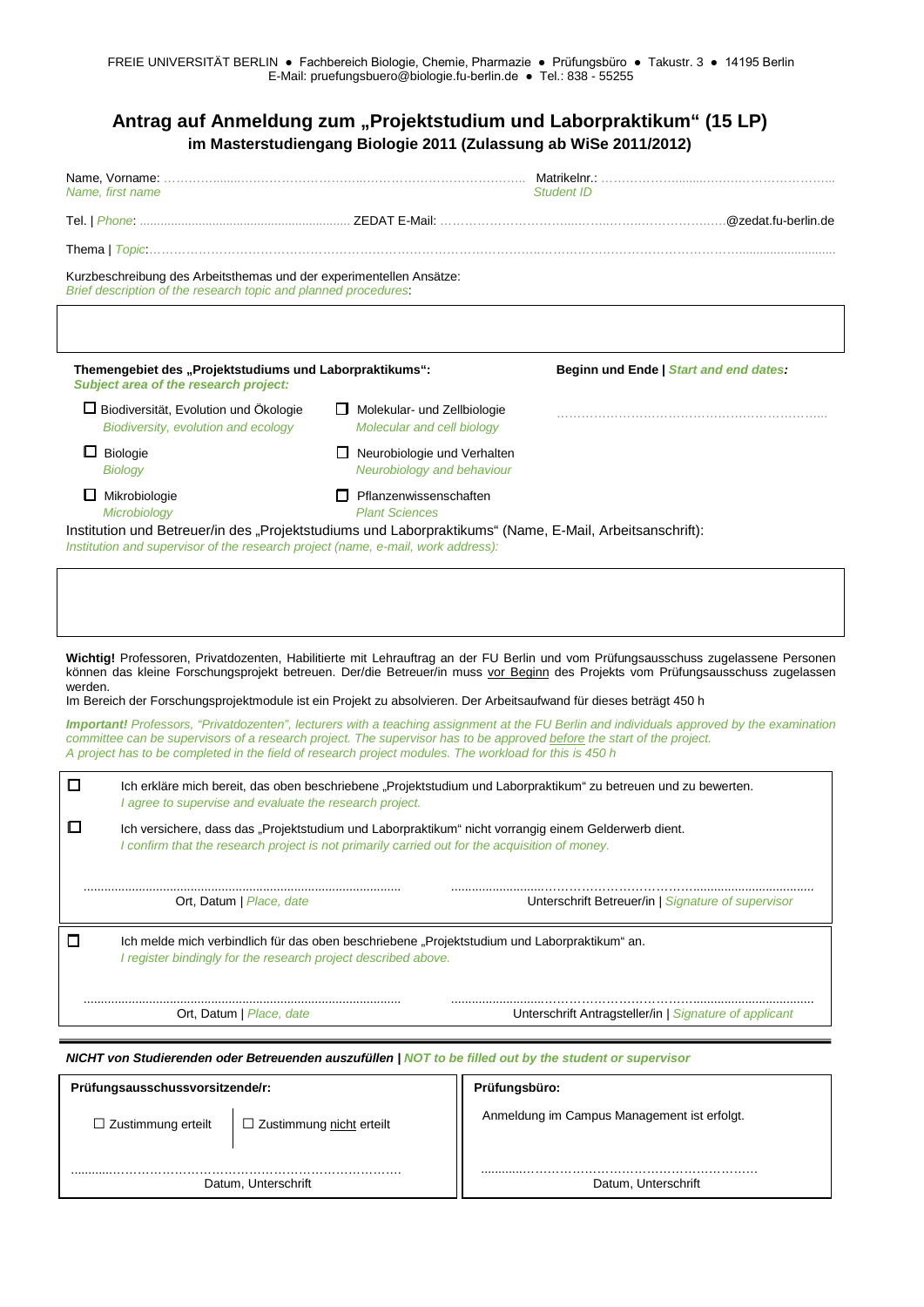## **Leistungsnachweis für das "Projektstudium und Laborpraktikum" (15 LP) im Masterstudiengang Biologie 2011 (Zulassung ab WiSe 2011/2012)**

| Name, Vorname der/des Studierenden:<br>Name, first name of the student          |  |
|---------------------------------------------------------------------------------|--|
| Matrikelnummer:<br>Student ID                                                   |  |
| Thema des Projektstudiums/Laborpraktikums:<br>Topic of the research project     |  |
| Zeitraum des Projektstudiums/Laborpraktikums:<br>Period of the research project |  |
| Arbeitsgruppe / Forschungseinrichtung:<br>Working group / research institution  |  |
| Betreuer/in:                                                                    |  |

*Supervisor*

**Wichtig!** Professoren, Privatdozenten, Habilitierte mit Lehrauftrag an der FU Berlin und vom Prüfungsausschuss zugelassene Personen können das kleine Forschungsprojekt betreuen. Der/die Betreuer/in muss vor Beginn des Projekts vom Prüfungsausschuss zugelassen werden.

Im Bereich der Forschungsprojektmodule ist ein Projekt zu absolvieren. Der Arbeitsaufwand für dieses beträgt 450 h

*Important! Professors, "Privatdozenten", lecturers with a teaching assignment at the FU Berlin and individuals approved by the examination committee can be supervisors of a research project. The supervisor has to be approved before the start of the project. A project has to be completed in the field of research project modules. The workload for this is 450 h*

## Themengebiet und Umfang des "Projektstudiums und Laborpraktikums":

*Subject area and extent of the research project*

| $\mathbf{I}$ | Biodiversität, Evolution und Ökologie<br>Biodiversity, evolution and ecology | 15 LP | ப   | Molekular- und Zellbiologie<br>Molecular and cell biology | 15 LP |
|--------------|------------------------------------------------------------------------------|-------|-----|-----------------------------------------------------------|-------|
|              | <b>Biologie</b><br><b>Biology</b>                                            | 15 LP |     | Neurobiologie und Verhalten<br>Neurobiology and behaviour | 15 LP |
|              | Mikrobiologie<br>Microbiology                                                | 15 LP | I L | Pflanzenwissenschaften<br><b>Plant Sciences</b>           | 15 LP |

**□** Hiermit bestätige ich die aktive Teilnahme für das "Projektstudium und Laborpraktikum". *I certify the active participation of the student in the research project.*

**□** Die Modulprüfung (30 min. Prüfungskolloquim) wurde von mir ordnungsgemäß abgenommen. *I conducted the oral presentation of the results (about 20 minutes).*

**Beurteilung |** *Evaluation***: □ □**

bestanden | *passed* nicht bestanden | *failed*

.......................................................... ............................................................................. Ort, Datum Unterschrift Betreuer/in *Place, date Signature of supervisor*

*NICHT von Studierenden oder Betreuer/in auszufüllen | NOT to be filled out by the student or supervisor*

| Prüfungsbüro:                                |  |  |  |  |
|----------------------------------------------|--|--|--|--|
| Eintragung im Campus Management ist erfolgt. |  |  |  |  |
|                                              |  |  |  |  |
| Datum, Unterschrift                          |  |  |  |  |
|                                              |  |  |  |  |